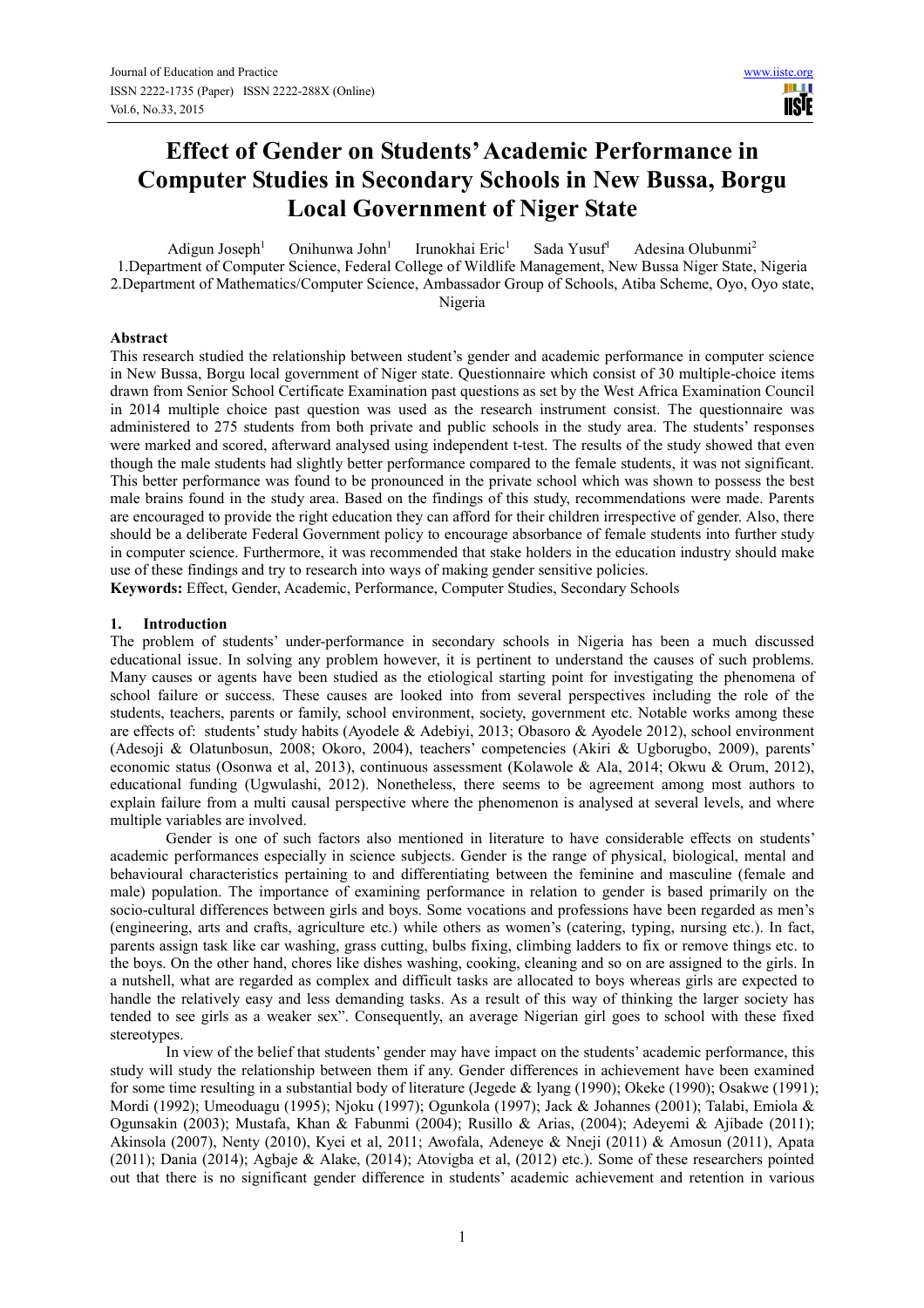subjects while others found significant difference with either the boys or the girls performing better.

So many factors contributes to the varied conclusions arrived at by all researches. Some of such factors include campaign for, understanding and implementation of gender equality in the study area. Nigeria has been the site of numerous kingdoms and consists of several tribes with different sociocultural backgrounds and believes system, therefore, campaign, understanding and implementation of gender equality in different parts of the country varies from one place to another. Another reason for the varied conclusion is the subject on which the gender equality is being measured on. For example, there has been global concern about gender differences in students' performance in mathematics and some researches have been undertaken in many parts of the globe in this respect. Although some researchers have found that there are no significant differences in male-female mathematics performance at any level, most have identified gender differences (Atovigba, 2012). In fact, it has been the general belief in most parts of the country that male students tends to perform better compared to the female students in mathematical related or technology based subjects.

Development of any nation is a measure of her development in the area of Technology. Technological growth of a nation leads to its social and economic development. In the world today, science and technology has become a dominant power development indicator. America, Russia, Japan and China are typical examples of nations which are now referred to as developed, as a result of their development in the area of Science and technology. At the heart of science and technology is information communication technology (ICT). In fact, literacy is now being said not to be a function of ability to read or write, rather literacy is now digitally divided

Computer science is the study of the theory, design, use and analysis of computer devices. This entails knowing the computer itself, its operation, what it can do, how it can do it and why it's doing it, these form the basis of computer studies curriculum in secondary school. Therefore, computer studies, a recently introduced subject in the senior secondary school curriculum in Nigeria which introduces students to ICT needs to be given due recognition because of its unquantifiable significance to introducing students to ICT on a wider scope.

#### 1.1 Purpose of the study

Being a recently introduced subject in the senior secondary school and being mathematical and technology related, the issue of gender differences in the academic performance of the students in computer studies is necessitated. The purpose of this study is therefore to investigate the influence of gender on senior secondary school students' academic achievement in computer studies in New Bussa, Borgu local government of Niger state. The objectives of this study include:

- $\triangleright$  To determine the academic performance of secondary school male and female students in computer studies?
- $\triangleright$  To determine the academic performance of secondary school male and female students in private and public schools in computer studies?

# 1.2 Research Hypotheses

- i. There is no significant relationship in gender performance i.e. there is no significance difference in male and female students' performance in computer studies.
- ii. There is no significant difference in private and public school students' performance in computer studies.
- iii. There is no significant difference in gender performance due to ownership type of school (private or government/public owned).

#### **2. Methodology**

#### 2.1 Research Design and Sampling techniques

This study is centred on senior secondary school students in New Bussa, Borgu local government of Niger state, Nigeria. The research design for this study is the expo-facto design since there is no special treatment given to the subjects and there is no control group. Data were obtained using the multistage stratified sampling. School type is the strata, hence there are two major strata, namely public and private owned. In each stratum, first stage units are the classes and only Senior secondary school class 3 (SS3) students are the classes, these students are final year students of secondary school which were believed to be studying for Senior Students Certificate Examination (SSCE) which was due to commence in few months' time as at the time of research. The offering of computer studies constitutes the second stage units.

# 2.2 Instrumentation, Sample size and Data collection

The instrument used in this study was the achievement instrument tagged "Computer Studies Achievement Test" (CSAT). This consisted of 30 multiple-choice items drawn from Senior School Certificate Examination past questions as set by the West Africa Examination Council in 2014 multiple choice past question, the achievement test was conducted to selected male and female students from private and public schools. The selected students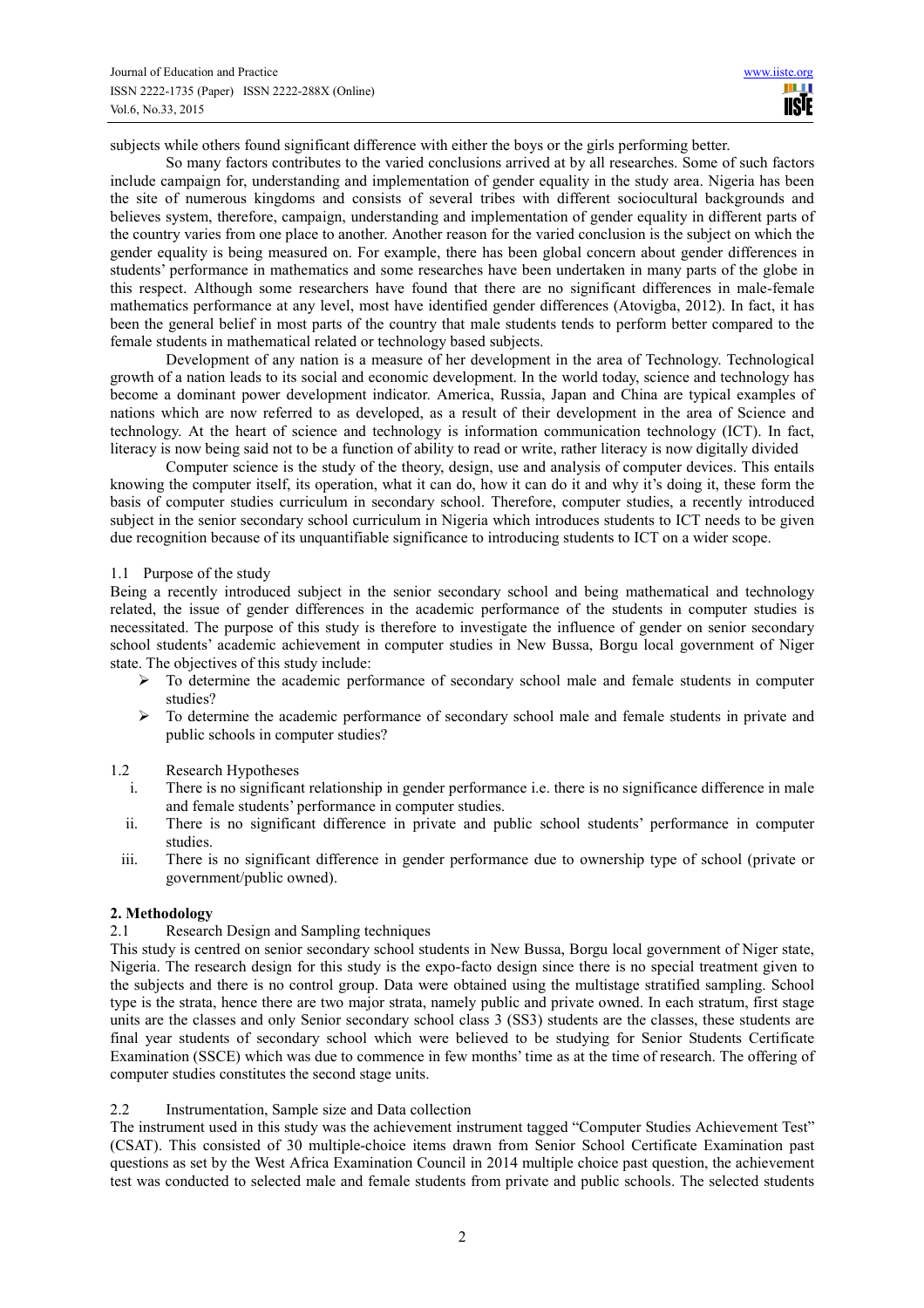were administered the test question at the beginning of the second term of school year 2014-15 academic session (precisely March and April, 2015), the penultimate term to the conduct of annual West African Examination Council (WAEC, 2015) SSCE examination for SS 3 students, their answer sheets were marked, graded on percentages and their results were used for answering the research questions that were developed and used to test the hypotheses generated for the purpose of this study.

A sample size of n=275 of students was considered where the sample size for each school was chosen using proportional allocation. The sample size for each school was calculated as follows:

$$
S_s = \frac{N_s}{N_{ss}} * 275
$$

Where  $S_s$  is the sample size chosen from a particular school,  $N_s$  is the number of students offering computer studies or data processing in the that school,  $N_{ss}$  is total number of students offering computer studies or data processing in the entire six (6) schools. The selected students were asked to fill out questionnaire which include achievement test items of thirty (30) multiple choice questions which were randomly selected from WAEC (2014) multiple choice questions.

The schools with population of students offering computer studies included in the sample schools are; Comet Foundation College (Comet - 30 students), Federal Government Girls College (FGGC - 92 students), Alhaji Musa Muhammed Kigera third Science College (AMMK III – 107 students), Government Day Secondary School Dogongari (GDSS - 99 students), Mainstream Energy solution limited secondary school (MESL - 90 students), National Institute of Fresh water Fishery Research secondary schools (NIFFR – 97 students). Therefore, the total population of the students offering computer studies the entire schools  $(N_{ss})$  is 515.

Using the relation above, 16 students were selected from Comet foundation, 49 students from FGGC, 57 students from AMMK III, 53 students from GDSS, 48 students from MESL and 52 students from NIFFR.

# 2.3 Method of data analysis

Since a person is not randomly assigned to be a male or female. This necessitated the need to ensure that differences in other factors are not masking or enhancing a significant difference in means, hence the need to test whether the gender difference is influenced by the ownership type of the school (privately owned or government owned). This informed the reason why school type formed part of the stratified analysis required in the study. The method to be used in analysing the data is descriptive statistics (tabulation of percentages, mean and variance, etc.) and independent t-test using SPSS data statistical package.

#### **3. Presentation of Results TABLE 1: Distribution of respondents according to sex**

|       |        | Frequency   | Percent          | Valid Percent | Cumulative Percent |
|-------|--------|-------------|------------------|---------------|--------------------|
| Valid | Male   | 118         | $\Omega$<br>42.5 | 42.9          | 42.9               |
|       | Female | 157         | 57.1             | 57<br>J/I.1   | 100.0              |
|       | Total  | つつく<br>ں ای | 100.0            | 100.0         |                    |

Table 1 shows that 42.9% of the respondents (students) are males while the remaining 57.1% are females; this shows approximately even distribution of the students' gender.

**Hypothesis 1:** There is no significant relationship in gender performance i.e. there is no significance difference in male and female students' performance in the test.

**Table 2a: Descriptive statistics of the gender based performances of the entire students** 

|               | Sex    | N              | Mean  | Std. Deviation | Std.<br>Error Mean |
|---------------|--------|----------------|-------|----------------|--------------------|
| Score $(\% )$ | Male   | 118            | 12.86 | 4.84           | $\sqrt{2}$<br>U.4J |
|               | Female | F <sub>7</sub> | 11.38 | 4.05           | $\sim$ 22.<br>∪.J∠ |

Table 2a show the mean performance of the entire male and female respondents (students) results. It showed that the male students perform better compared with the female students. However, the male students vary a little more around average compared to the female students.

**Table 2b: T-test of the gender based performances of the entire students** 

| Variable | Df    | <b>Mean difference</b> | t-value | Sig. (2-tailed) | Remark      |
|----------|-------|------------------------|---------|-----------------|-------------|
| Gender * | າສາ   | 1.48                   | 2.76    | 0.08            | Significant |
| Score    | د ا ک |                        |         |                 |             |

Table 2b show the t-test statistics of the students' gender performances. The table shows that 1.48 more mark gotten by the male students is not significant since the significance value of the test (0.08) is more than 0.05. **Hypothesis 2:** There is no significant difference in private and public school students' performance in the test.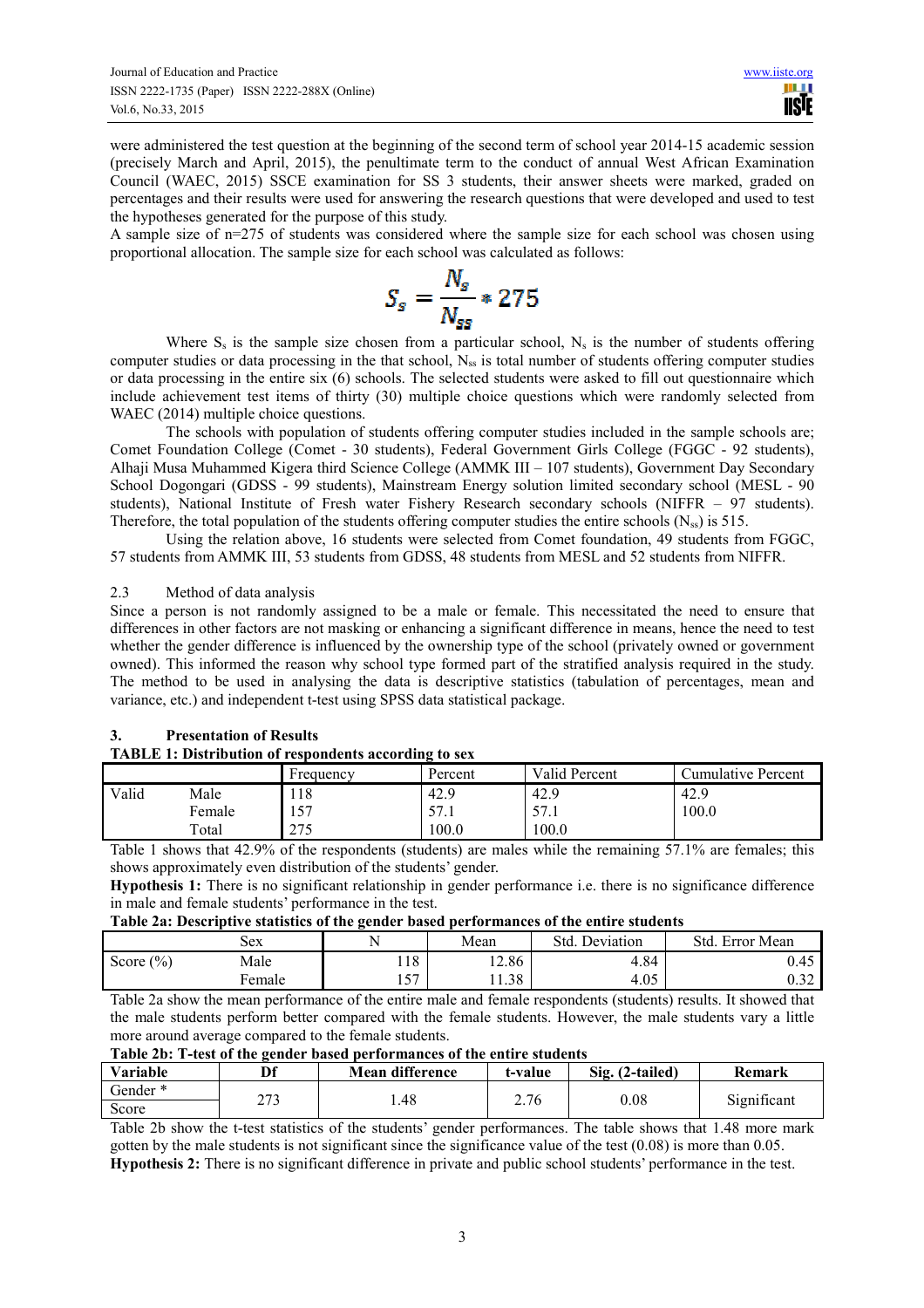#### **Table 3a: Descriptive statistics of performances of the students in private and public schools**

|               | SchT<br>l vne | N           | Mean               | Std.<br>Deviation | Std. Error Mean               |
|---------------|---------------|-------------|--------------------|-------------------|-------------------------------|
| Score $(\% )$ | Private       |             | $-1$<br>10.IJ      | 3.46              | $\sim$<br>v. j j              |
|               | Public        | 50<br>1 J J | 0.72<br>$\sqrt{2}$ | 3.41              | $\sim$ $\sim$ $\sim$<br>U.∠ ≀ |

Table 3a show the mean performance of the entire private and public school respondents (students) results. It showed that the private school students perform better compared with the public school students. However, the private school students vary a little more around average compared to the public school students with most of the private school students having better than average performance.

| Table 3b: T-test of the performances of students in private and public schools |  |
|--------------------------------------------------------------------------------|--|
|--------------------------------------------------------------------------------|--|

| Variable      | Df   | Mean difference | t-value | Sig. (2-tailed) | Remark      |
|---------------|------|-----------------|---------|-----------------|-------------|
| School type * | າາາ  | 5.42            | l 2.44  | $_{0.00}$       | Significant |
| Score         | ر رے |                 |         |                 |             |

Table 2b show the t-test statistics of the students' gender performances. The table shows that 5.42 more mark gotten by the private school students is significant hence not due to chance alone since the significance value of the test  $(0.00)$  is less than  $0.05$ .

**Hypothesis 3:** There is no significant difference in gender performance due to ownership type of school (private or government/public owned).

# **Table 4a: Descriptive statistics of the gender based performances of students in public schools**

|             | PublicSex | N                 | Mean  | Std.<br>Deviation | Std.<br>Error Mean  |
|-------------|-----------|-------------------|-------|-------------------|---------------------|
| PublicScore | Male      | $\epsilon$<br>ر ر | 9.02  | 3.16              | $\Lambda$<br>U.4J   |
|             | Female    | 106               | 10.08 | 3.50              | $\Omega$ 34<br>U.J4 |

Table 4a shows the mean performances of male and female students in the public schools. It showed that the female students perform better compared to the male students. Also, the female students have a higher deviation around the average compared to the male counterparts.

# **Table 4b: T-test of the gender based performances of students in public schools**

| Variable    | df  | <b>Mean difference</b> | t-value | Sig. (2-tailed) | Remark       |
|-------------|-----|------------------------|---------|-----------------|--------------|
| Public Sex* | $-$ |                        | $-1.85$ | 0.07            | NS (Not sig) |
| Score       |     | $-1.06$                |         |                 |              |

Table 4b show that 1.06 more marks which was gotten by the female students is not significant since the significance value of the test (0.07) is more than 0.05, it can be concluded therefore that the better performance of the female students in the public schools is due to chance alone. The implication of this is that, both genders have similar performances in public schools.

#### **Table 4c: Descriptive statistics of the gender based performances of students in private schools**

|                 | [Private] Sex |    | Mean  | Std<br>Deviation | Std<br>Error Mean |
|-----------------|---------------|----|-------|------------------|-------------------|
| [Private] Score | Male          | 0. | 15.98 | 3.56             | 0.44              |
|                 | ∙emale        | ◡  | 14.08 | 3.81             | $\sim$<br>U.JJ    |

Table 4c shows the mean performances of male and female students in the private schools. It showed that the male students perform better compared to the female students. However, the female students have a higher deviation around the average compared to the male counterparts.

# **Table 4d: T-test of the gender based performances of students in private schools**

| Variable      | df | Mean difference | t-value | Sig. (2-tailed) | Remark      |
|---------------|----|-----------------|---------|-----------------|-------------|
| Private Sex * |    | $\Omega$        | າ 70    |                 | Significant |
| Score         |    |                 | 2.10    | 0.01            |             |

Table 4d show that 1.91 more marks which was gotten by the male students was significant since the significance value of the test  $(0.01)$  is less than 0.05, it can be concluded therefore that the better performance of the male students in the public schools is not due to chance alone. The implication of this is that, male students have better performances compared with the female students in private schools.

# **4. Discussion of Results**

The results of the study were discussed based on the three research hypotheses:

The result from tables 2a and 2b revealed no significant difference in the slightly better performance of the male students with their female counterparts in computer studies (i.e. mean difference  $= 1.48$ ; t-test  $= 0.08$  at 0.05). The higher deviation around the mean of the male students revealed that the performances of the male students are not as uniform as the female students that is, the entire female students have similar performances as opposed to the male students. This explains the reason why the male students' better performances are not significant because the sets of male students with good performances and the sets with bad performances did so most likely due to certain variables which are treatments the students are exposed to, which necessitated the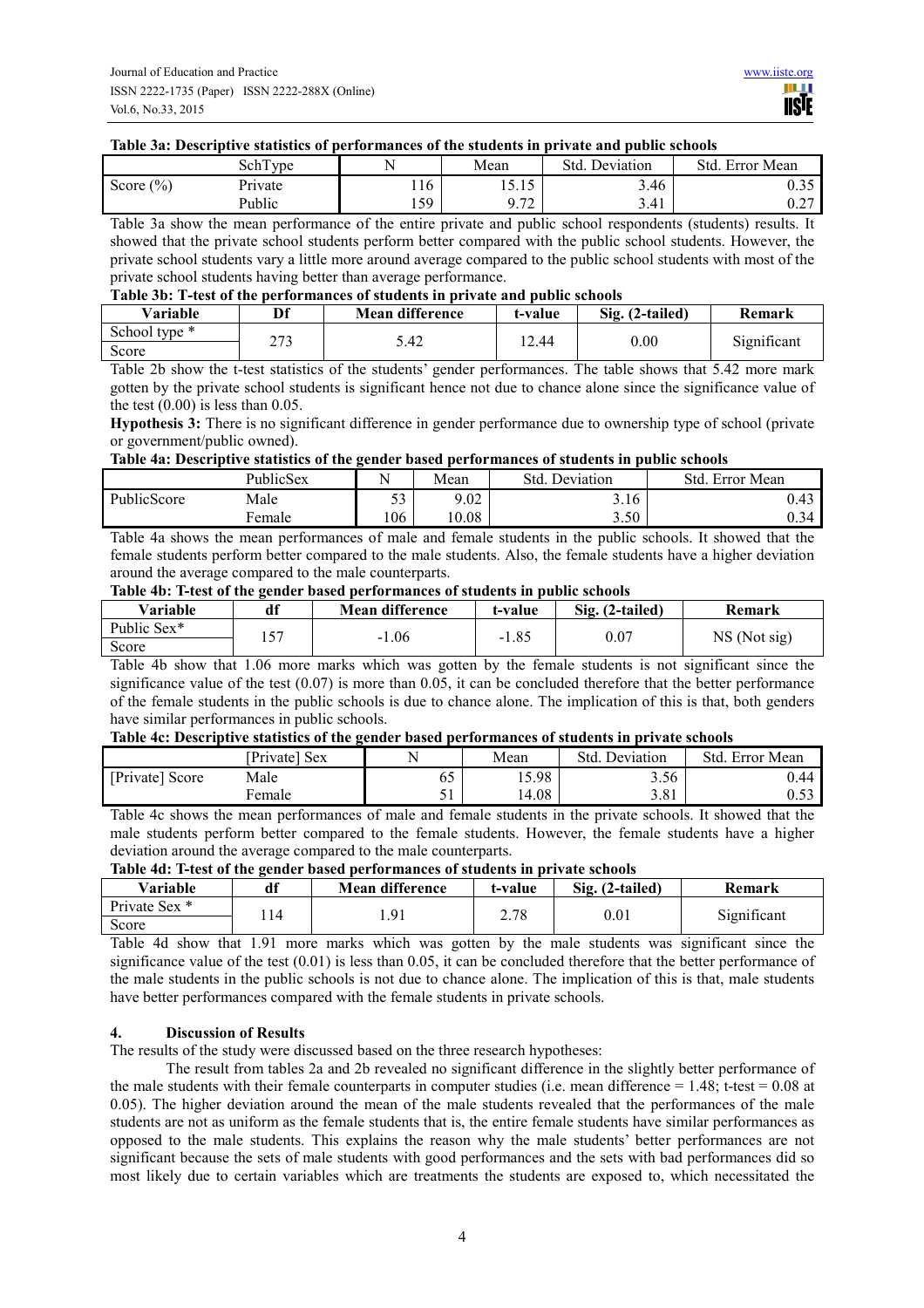reason this study measures the gender performances in private and public schools. This result agrees with the findings of (Jegede & lyang (1990), Mordi (1992), Chin- Tin (1993), Fabunmi (2004) and Dania (2014)) that students' performance is not determined by gender in terms of the interaction of gender and treatment on students' academic achievement.

Table 3a and 3b shows significant better performances of private school students against their public school counterparts (i.e. mean difference  $= 5.42$ ; t-test  $= 0.00$  at 0.05). This result agrees with the findings of (Afolabi (2004), Knudson (2005), Adebayo (2009), Philias & Wanjobi (2011), Okon & Archibong (2015)) that reiterated that the type of schools, (single sex or mixed, private or public) has effect on the academic performance of students. This finding dispelled the rumour that private schools are just money-making schools without good academic standards. Indeed in this study, the mean difference shows that students' performance in private schools is a non-arguably better than in public school and support the words of Adebayo (2009) that regardless of whatever level of education (primary, secondary and tertiary) one considers, the trend seems to be the same.

Table 4a – 4c therefore shows the gender performances of the students in public and private schools. In public schools (i.e. mean difference  $= -1.06$ ; t-test  $= 0.07$  at 0.05) the female students performed slightly better than their male counterparts, however, the better female performance was not significant. Meanwhile, the better performances (i.e. mean difference  $= 1.91$ ; t-test  $= 0.01$  at 0.05) of the male students in private schools was found to be significant. Going by NCES (1997) that said private schools are attended by choice and Okon & Archibong (2015) that said that the private primary and secondary schools are meant for privileged people or class while the public schools is meant for the general public. Furthermore, table 3a and 3c supports Okon & Archibong (2015) that said private schools screen the candidates for admission after completion of primary education. Therefore many private schools acquired the best students leaving the lower achievers to the public schools and going by Okon (2013) that it is in the northern part of Nigeria (where the study area lies), that you find people that believed it is not "healthy" for women to receive an education hence, private primary and secondary schools have higher male attendance. It is ascertainable that the results gotten from the public schools is weightier compared to that of private schools because this is even more pronounced in the study area. Therefore, the result of testing this hypothesis also complement that of hypothesis one  $(H<sub>0</sub>1)$  and it is deducible that higher male or female academic performance in computer studies in the study area is only due to chance and not significantly different.

# **5. Conclusion**

Based upon the findings of this study, it was concluded that there is no significant difference in students' academic achievement and retention in computer studies. This implies that there are no longer distinguishing cognitive, affective and psychomotor skill achievements of students in respect of gender. The female achievements scores in the administered test were even slightly better compared to their male colleagues in public schools even though without significant difference.

# **6. Recommendations**

In view of the findings in this study, the following recommendations were made.

- i. Female students should be admonished to approach every subject without inferiority complex to the male students.
- ii. Parents are encouraged to provide the right education they can afford for their children irrespective of gender.
- iii. There should be a deliberate Federal Government policy to encourage absorbance of female students into further study in computer science.
- iv. Furthermore, it is recommended that stake holders in the education industry should make use of these findings and try to research into ways of making gender sensitive policies.

# **References**

Adebayo Florence A. (2009). Parents' Preference for Private Secondary Schools in Nigeria. *International Journal of Education Science*, 1(1): 1-6 (2009)

Adesoji Francis A. & Olatunbosun Segun M. (2008). Student, teacher and school environment factors as determinants of achievement in senior secondary school chemistry in Oyo state, Nigeria. *The Journal Of International Social Research Volume 1/2 Winter 2008* 

Adeyemi, B. A. & Ajibade, Y. A. (2011). The Comparative Effects of Simulation Games & Brainstorming Instructional Strategies. *African Journals Online.*5(3), pp. 64-80.

Afolabi A. O. (2004). Comparison of Private and Public Schools Product's Performance in Mathematics and English Language from Educational Technology Perspective. *Ilorin Journal of Education* 

Agbaje, Rashidat O, & Alake, Ese M (2014). Students' Variables as Predictor of Secondary School Students'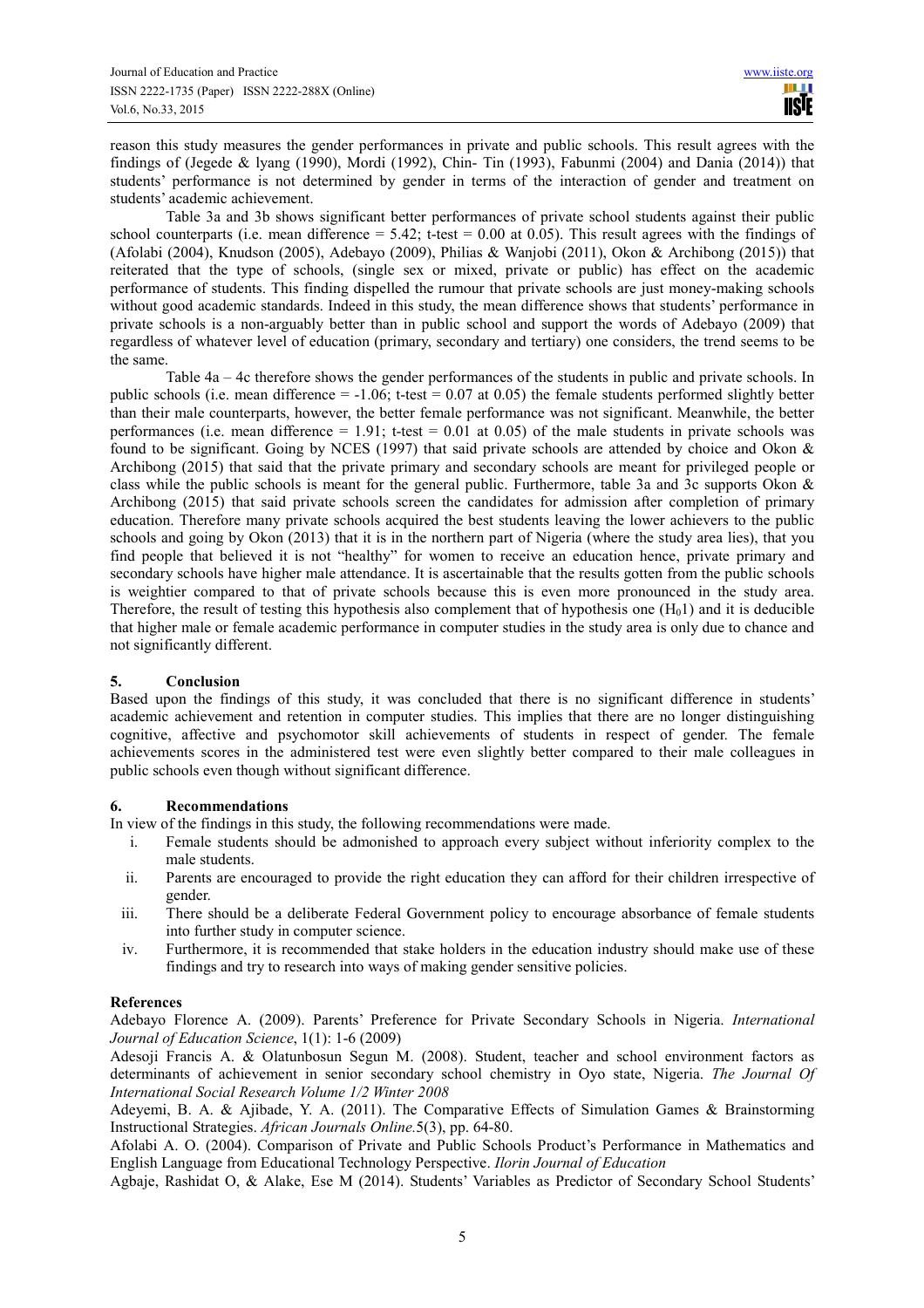Academic Achievement in Science Subjects. *International Journal of Scientific and Research Publications*, Volume 4, Issue 9, September 2014.

Akinsola, M. K. (2002). Instructional Methods Employed by Mathematics Teacher. A Managerial Approach. *African Journal of Educational Planning and Policy Studies*. 3(1), pp. 25-32.

Akiri Agharuwhe A. and Ugborugbo Nkechi M. (2009). Teachers' Effectiveness and Students' Academic Performance in Public Secondary Schools in Delta State, Nigeria. *Stud Home Comm Sci*, 3(2): 107-113 (2009).

Amosun, P.A. (2011). Performance and Attitude of Male and Female Students in Physical Geography in Urban and Rural Schools of Ogun State, Nigeria. *African Journal for the Study of Educational Issues*. 4(3, 4), pp.195- 198.

Apata, F. S. (2011). Assessment of Students' Numerical Proficiency in Solving Physics Problems in Senior Secondary Schools in Kwara State. Unpublished Ph.D Thesis, University of Ilorin, Ilorin.

Atovigba M.V., Vershima A. Michael, & O'Kwu E.I. and Ijenkeli Emmanuel (2012). Gender Trends in Nigerian Secondary School Students' Performance in Algebra. *Research Journal of Mathematics and Statistics* 4(2):42-44, 2012.

Awofala, A. O. A & Nneji, L. M. (2011). Effect of Framing and Team Assisted Individualized Instructional Strategies on Students' Achievement in Mathematics. *African Journal For The Study Of Educational Issues* 4(3,4) pp. 75-89

Ayodele, C.S & Adebiyi, D.R (2013). Study habits as influence of academic performance of university undergraduates in nigeria. *Research Journal in Organizational Psychology & Educational Studies* 2(3) 72-75. © Emerging Academy Resources (2013) www.emergingresource.org

Chin-Tin (1993). Towards a Problem-Solving Approach in Teaching and Learning Science. *Journal of science and Mathematics in South East Asia*. 16 (2), pp.3.

Dania Peter O. (2014). Effect of Gender on Students Academic Achievement in Secondary School Social Studies. *Journal of Education and Practice*. http://www.iiste.org (Online) Vol.5, No.21, 2014

Fabunmi, M. (2004). The Role of Gender on Secondary School Students' Academic Performance in Edo State, Nigeria. *West African Journal of Education* 24(1), pp.90-93.

Jack, A. N. & Johannes, R. (2001). Gender Difference in Planning, Attention, Simultaneous and Successive (PASS) Cognitive Process and Achievement. *Journal of Educational Psychology.* 2, pp.430-437.

Jegede, O. J. & lyang, N. (1990). The Effect of Meta Cognitive Strategy on Student's Anxiety and Achievement in Biology. *Abstract International*. 143.

Knudson M (2005). The advantages of private schools. How private schools is better than public schools. From <http://www.associatedcontent.com>. (Retrieved June 6, 2008).

Kolawole, E. B. & Ala, E. A. O. (2014). Effect of continuous assessment and gender on students' academic performance in mathematics in some selected states in the south west Nigeria. *Education Research Journal* Vol. 4(1): 1-6, January 2014 Available online at http://www.resjournals.com/ERJ ©2014 International Research Journals.

Kyei Leonard, Apam Benjamin & Nokoe K. Sagary (2011). Some gender differences in performance in senior high mathematics examinations in mixed high schools. *American Journal of Social and Management Sciences*, ScienceHuβ, http://www.scihub.org/AJSMS

Mordi, C. (1992). Sex Differences in Science Achievement. *Bensu Journal of Education*. 3(2), pp.1-11.

Mustafa, J., Khan, A. & Ullah, A. (2011). Investigating Students' Achievement in Mathematics through Non Technological Game Based Teaching. *International Journal of Scientific Research in Education*. 4 (3&4), pp151 - 164. Retrieved on February 22, 2011 from http://www.ijsre.com.

NCES (1997): Public and private schools: how do they differ? Findings from the condition of education in 1997. *National Centre for Education Statistics* (NCES)

Nenty, H. J. (2010). Analysis of Some Factors that Influence Causal Attribution of Mathematics Performance among Secondary School Students in Lesotho. *Journal of Social Sciences*. 22(2): pp. 93-99.

Njoku, Z.C. (1997). Effect of Practical Work under Different Sex Groupings on Students' Skills Acquisition and Interest in Chemistry Practical Activities. *Unpublished Doctoral Dissertation,* University of Nigeria, Nsukka.

Obasoro Carolene B. & Ayodele Israel O. (2012). Effect of Study Habit on Students' Academic Performance. *Journal of Resourcefulness and Distinction, Volume 1 No. 1, Pp 206 – 212. April, 2012* 

Ogunkola, B. J. (1997). Instructor Expressiveness, Students' Locus of Control and Cognitive Entry Behaviour as a Measure of Students' Achievement in and Attitude towards Biology. *Unpublished Ph.D. Thesis*, University of Ibadan.

Okeke, F. A. C. (1990). Gender, Science and Technology in Africa. A Challenge to Education. Ramamenta Annual Public Lecture, Cambridge USA: Riddlle College.

Okon Cecilia E. (2013). Teachers' attitudes to social studies and students' performance in junior secondary three certificate examination. *Asian Journal of Social Science and Humanities*, 3 (3), 44 – 48.

Okon Cecilia E. & Archibong U. I. (2015): School Type and Students' Academic Performance in Social Studies